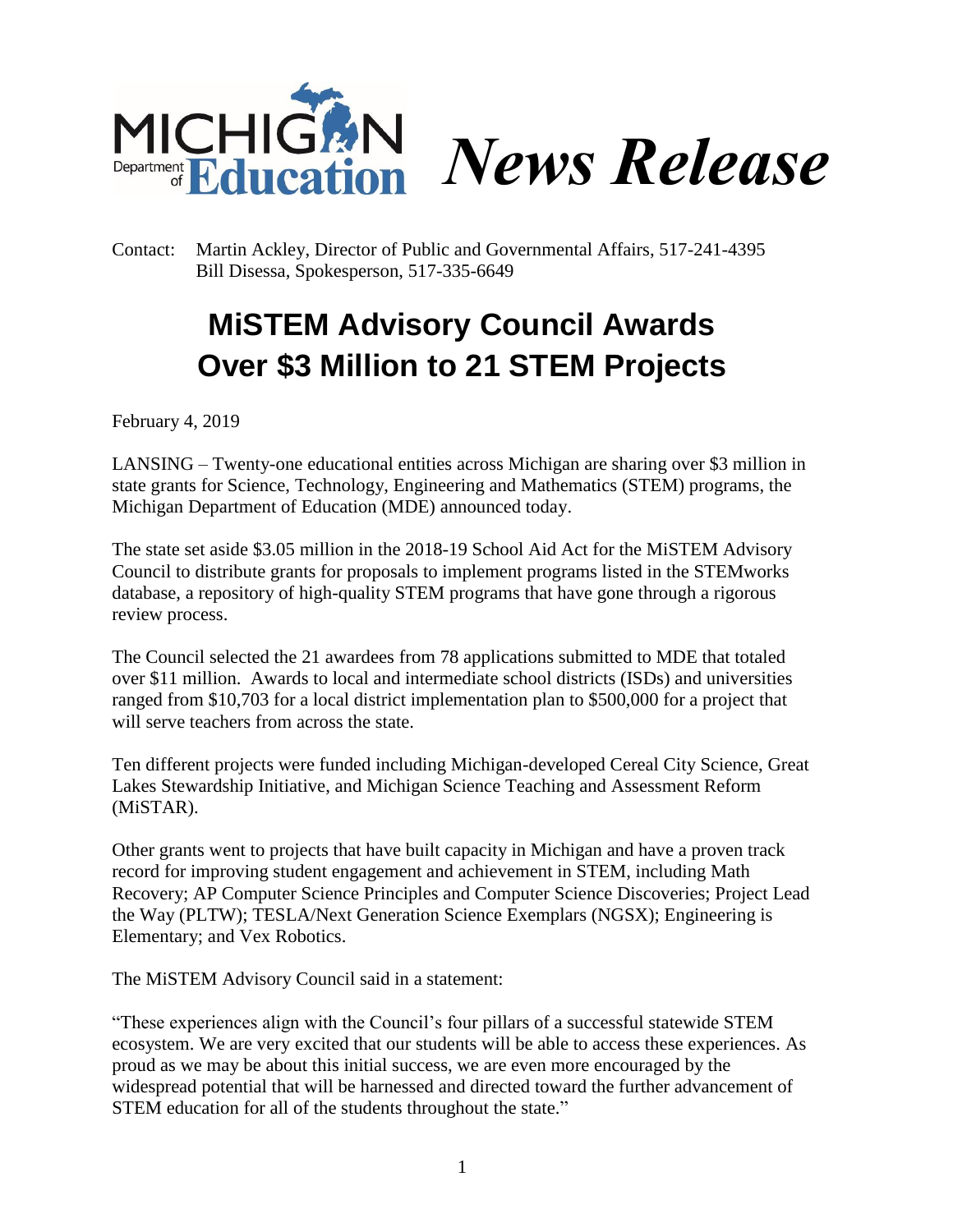Interim State Superintendent Sheila Alles said the STEM focus of these grants will help Michigan become a Top 10 education state in 10 years.

All the implementation plans selected for funding align with the Top 10 plan's goal of implementing high-quality classroom instruction through a child-centered instructional model with a strategy to enable public schools' students to engage in integrated STEM programming.

"Giving Michigan students the opportunity to learn and work at high-quality technical levels improves our ability to be leaders in education and industry," Alles said.

In weighing the applications, the MiSTEM Advisory Council considered reviewer ratings, program type, and distribution across the MiSTEM Network Regions. Here is the list of applications selected for funding:

| Organization                                                 | <b>Region</b>                                            | <b>STEMworks Program</b>                                                                      | <b>Amount</b>                                 |
|--------------------------------------------------------------|----------------------------------------------------------|-----------------------------------------------------------------------------------------------|-----------------------------------------------|
| Kalamazoo RESA                                               | Region 1 - Southwest Michigan                            | <b>Math Recovery</b>                                                                          | \$99,747                                      |
| Pinckney Community Schools                                   | Region 2 - Southeast Michigan                            | Mi Science Teaching and<br>Assessment Reform (MiSTAR)                                         | \$10,703                                      |
| Washtenaw ISD                                                | Region 2 - Southeast Michigan                            | Ten80 Education                                                                               | \$100,000                                     |
| Henry Ford Academy                                           | Region 3 - Wayne                                         | Computer Science Principles                                                                   | \$35,500                                      |
| L'Anse Creuse Public Schools                                 | Region 4 - Macomb                                        | Math Recovery                                                                                 | \$55,398                                      |
| South Lyon Community Schools                                 | Region 5 - Oakland                                       | Cereal City Science                                                                           | \$69,826                                      |
| Lapeer Community Schools                                     | Region 6 - Genesee, Lapeer,<br><b>St. Clair Counties</b> | Project Lead the Way (PLTW)                                                                   | \$129,429                                     |
| Mt. Morris Consolidated Schools                              | Region 6 - Genesee, Lapeer,<br>St. Clair Counties        | Math Recovery                                                                                 | \$82,276                                      |
| <b>Waverly Community Schools</b>                             | Region 7 - Mid-Michigan                                  | <b>TESLA/Next Generation Science</b><br>Exemplars (NGSX)                                      | \$316,595                                     |
| Otsego Public Schools                                        | Region 8 - Greater West<br>Michigan                      | Mi Science Teaching and<br>Assessment Reform (MiSTAR)                                         | \$19,568                                      |
| Kent ISD                                                     | Region 8 - Greater West<br>Michigan                      | Math Recovery                                                                                 | \$45,992                                      |
| Wexford-Missaukee ISD                                        | Region 9 - West Central                                  | Math Recovery                                                                                 | \$162,884                                     |
| Saginaw Valley State University                              | Region 10 - East Central                                 | Engineering is Elementary                                                                     | \$99,672                                      |
| Elkton-Pigeon-Bay Port Laker Schools                         | Region 11 - Upper Thumb                                  | Project Lead the Way (PLTW)                                                                   | \$135,116                                     |
| Region 12 will work with<br><b>Statewide Region Grantees</b> | Region 12 - Northeast<br>Michigan                        | Educators and Students will<br>participate along with the<br><b>Statewide Region Grantees</b> | Funds rolled<br>into<br>Statewide<br>Grantees |
| Suttons Bay Public Schools                                   | Region 13 - Northwestern<br>Lower Michigan               | <b>VEX Robotics</b>                                                                           | \$30,502                                      |
| Eastern Upper Peninsula ISD                                  | Region 14 - Eastern Upper<br>Peninsula                   | Cereal City Science                                                                           | \$142,725                                     |
| Breitung Township School District                            | Region 15-Central Upper<br>Peninsula                     | Project Lead the Way (PLTW)                                                                   | \$78,021                                      |
| Northern Michigan University                                 | Region 14, 15, 16-Upper<br>Peninsula                     | <b>Math Recovery</b>                                                                          | \$298,525                                     |
| Copper Country ISD                                           | Statewide                                                | Great Lakes Stewardship Initiative                                                            | \$244,123                                     |
| Michigan Technological University                            | Statewide                                                | Mi Science Teaching and<br>Assessment Reform (MiSTAR)                                         | \$385,136                                     |
| West Shore Educational Service District                      | Statewide                                                | AP Computer Science/Computer<br><b>Science Discoveries</b>                                    | \$500,000                                     |